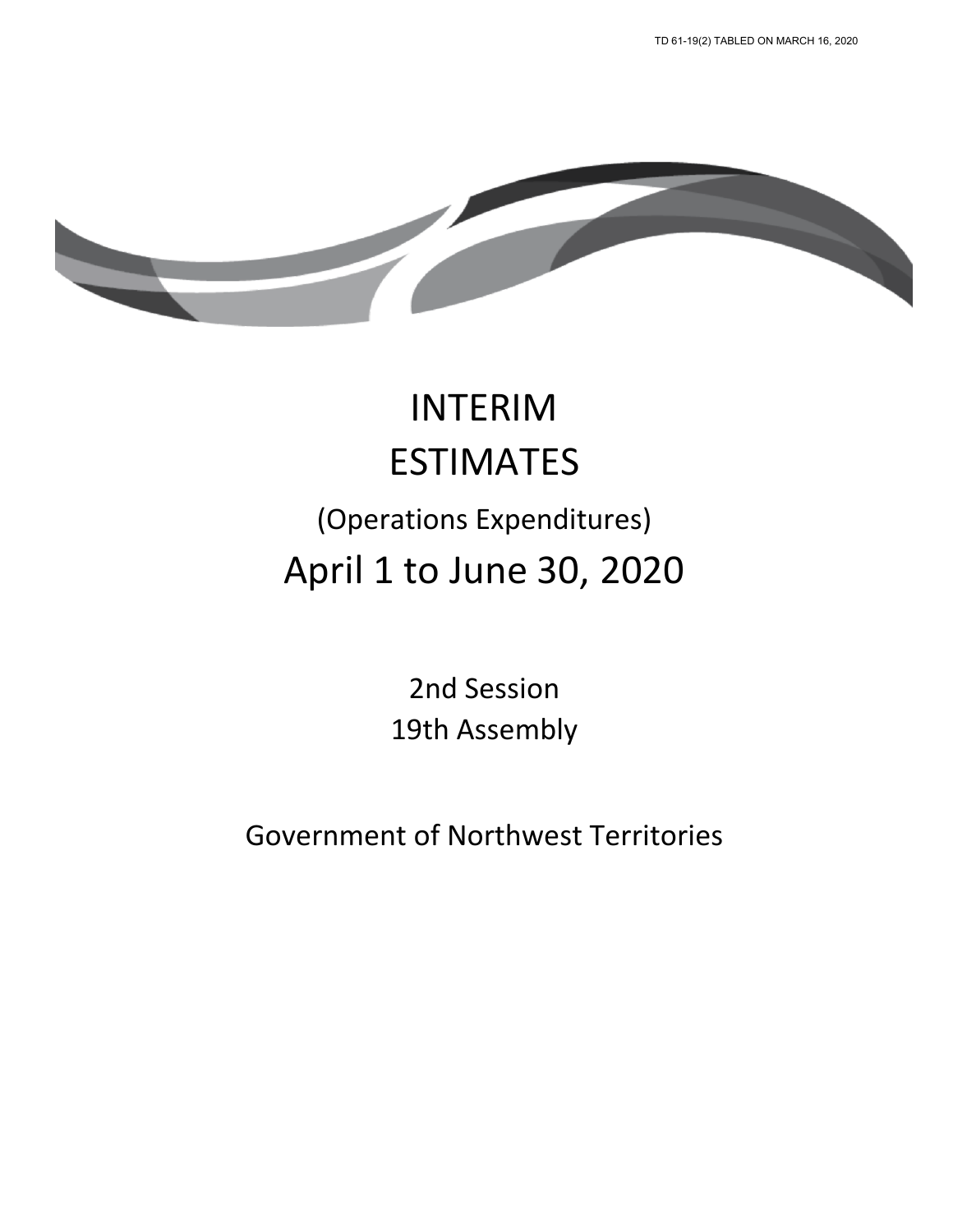# **APRIL 1 to JUNE 30, 2020 SUMMARY OF INTERIM ESTIMATES VOTED FOR THE PUBLIC SERVICE OF THE NORTHWEST TERRITORIES**

| <b>ITEM</b><br><b>NUMBER</b> | <b>DEPARTMENT</b>                            | <b>OPERATIONS</b><br><b>EXCLUDING</b><br><b>AMORTIZATION</b><br>\$ | <b>AMORTIZATION</b><br>\$ | <b>APPROPRIATION</b><br><b>AUTHORITY</b><br><b>REQUIRED</b><br>\$ |
|------------------------------|----------------------------------------------|--------------------------------------------------------------------|---------------------------|-------------------------------------------------------------------|
| $\,1$                        | Legislative Assembly                         | 8,539,000                                                          | 173,000                   | 8,712,000                                                         |
| 2                            | Education, Culture and Employment            | 122,655,000                                                        | 3,937,000                 | 126,592,000                                                       |
| 3                            | <b>Environment and Natural Resources</b>     | 52,847,000                                                         | 971,000                   | 53,818,000                                                        |
| 4                            | Executive and Indigenous Affairs             | 7,873,000                                                          |                           | 7,873,000                                                         |
| 5                            | Finance                                      | 108,240,000                                                        | 2,025,000                 | 110,265,000                                                       |
| 6                            | Health and Social Services                   | 261,424,000                                                        | 6,723,000                 | 268,147,000                                                       |
| $\tau$                       | Industry, Tourism and Investment             | 36,101,000                                                         | 514,000                   | 36,615,000                                                        |
| 8                            | Infrastructure                               | 122,584,000                                                        | 17,421,000                | 140,005,000                                                       |
| $\overline{9}$               | Justice                                      | 53,363,000                                                         | 961,000                   | 54,324,000                                                        |
| 10                           | Lands                                        | 9,557,000                                                          | 34,000                    | 9,591,000                                                         |
| 11                           | Municipal and Community Affairs              | 56,248,000                                                         | 9,000                     | 56,257,000                                                        |
|                              | <b>OPERATIONS EXPENDITURES APPROPRIATION</b> | 839,431,000                                                        | 32,768,000                | 872,199,000                                                       |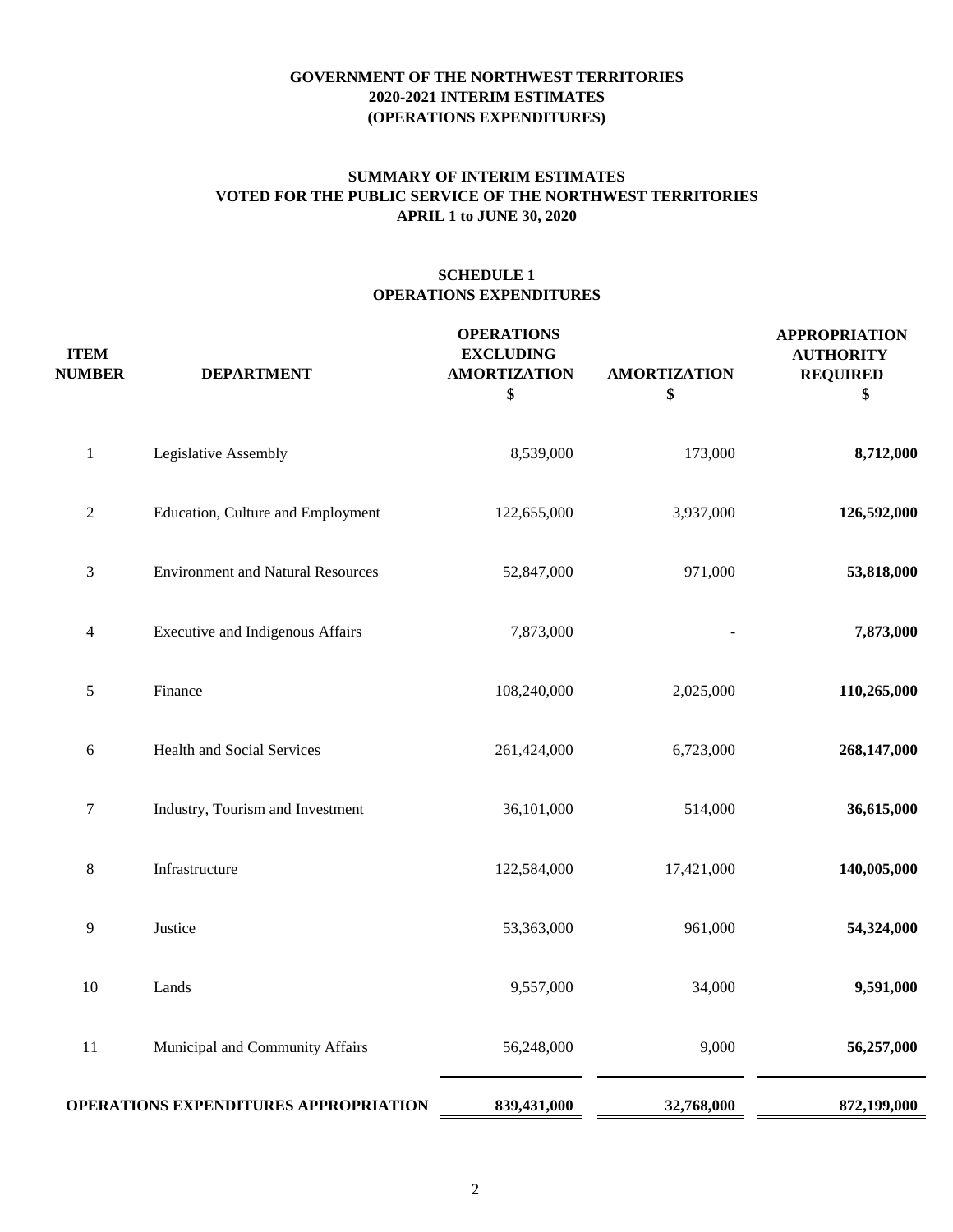# **SUMMARY OF INTERIM ESTIMATES VOTED FOR THE PUBLIC SERVICE OF THE NORTHWEST TERRITORIES APRIL 1 to JUNE 30, 2020**

| <b>ITEM</b><br># | <b>DEPARTMENT</b>                            | <b>OPERATIONS</b><br><b>EXCLUDING</b><br><b>AMORTIZATION</b> | <b>AMORTIZATION</b> | <b>APPROPRIATION</b><br><b>AUTHORITY</b><br><b>REQUIRED</b> |
|------------------|----------------------------------------------|--------------------------------------------------------------|---------------------|-------------------------------------------------------------|
|                  |                                              | \$                                                           | \$                  | \$                                                          |
| 1                | Legislative Assembly                         |                                                              |                     |                                                             |
|                  | <b>Expenditures on Behalf of Members</b>     | 3,928,000                                                    |                     |                                                             |
|                  | Office of the Chief Electoral Officer        | 111,000                                                      |                     |                                                             |
|                  | Office of the Clerk                          | 2,653,000                                                    | 173,000             |                                                             |
|                  | Office of the Speaker                        | 201,000                                                      |                     |                                                             |
|                  | <b>Statutory Offices</b>                     | 1,646,000                                                    |                     |                                                             |
|                  |                                              | 8,539,000                                                    | 173,000             | 8,712,000                                                   |
| $\overline{2}$   | Education, Culture and Employment            |                                                              |                     |                                                             |
|                  | Corporate Management                         | 2,955,000                                                    |                     |                                                             |
|                  | Culture, Heritage and Languages              | 12,761,000                                                   | 110,000             |                                                             |
|                  | Early Childhood and School Services          | 67,247,000                                                   | 3,263,000           |                                                             |
|                  | <b>Income Security</b>                       | 17,768,000                                                   |                     |                                                             |
|                  | Labour Development and Advanced Education    | 21,924,000                                                   | 564,000             |                                                             |
|                  |                                              | 122,655,000                                                  | 3,937,000           | 126,592,000                                                 |
| 3                | <b>Environment and Natural Resources</b>     |                                                              |                     |                                                             |
|                  | Corporate Management                         | 6,022,000                                                    | 19,000              |                                                             |
|                  | Environmental Protection and Waste Managemer | 1,298,000                                                    | 47,000              |                                                             |
|                  | Environmental Stewardship and Climate Change | 9,305,000                                                    | 18,000              |                                                             |
|                  | <b>Forest Management</b>                     | 24,782,000                                                   | 712,000             |                                                             |
|                  | Water Management and Monitoring              | 5,178,000                                                    |                     |                                                             |
|                  | Wildlife and Fish                            | 6,262,000                                                    | 175,000             |                                                             |
|                  |                                              | 52,847,000                                                   | 971,000             | 53,818,000                                                  |
| 4                | Executive and Indigenous Affairs             |                                                              |                     |                                                             |
|                  | <b>Cabinet Support</b>                       | 842,000                                                      |                     |                                                             |
|                  | <b>Corporate Communications</b>              | 495,000                                                      |                     |                                                             |
|                  | Directorate                                  | 2,464,000                                                    |                     |                                                             |
|                  | <b>Executive Council Offices</b>             | 1,338,000                                                    |                     |                                                             |
|                  | Indigenous and Intergovernmental Affairs     | 2,734,000                                                    |                     |                                                             |
|                  |                                              | 7,873,000                                                    |                     | 7,873,000                                                   |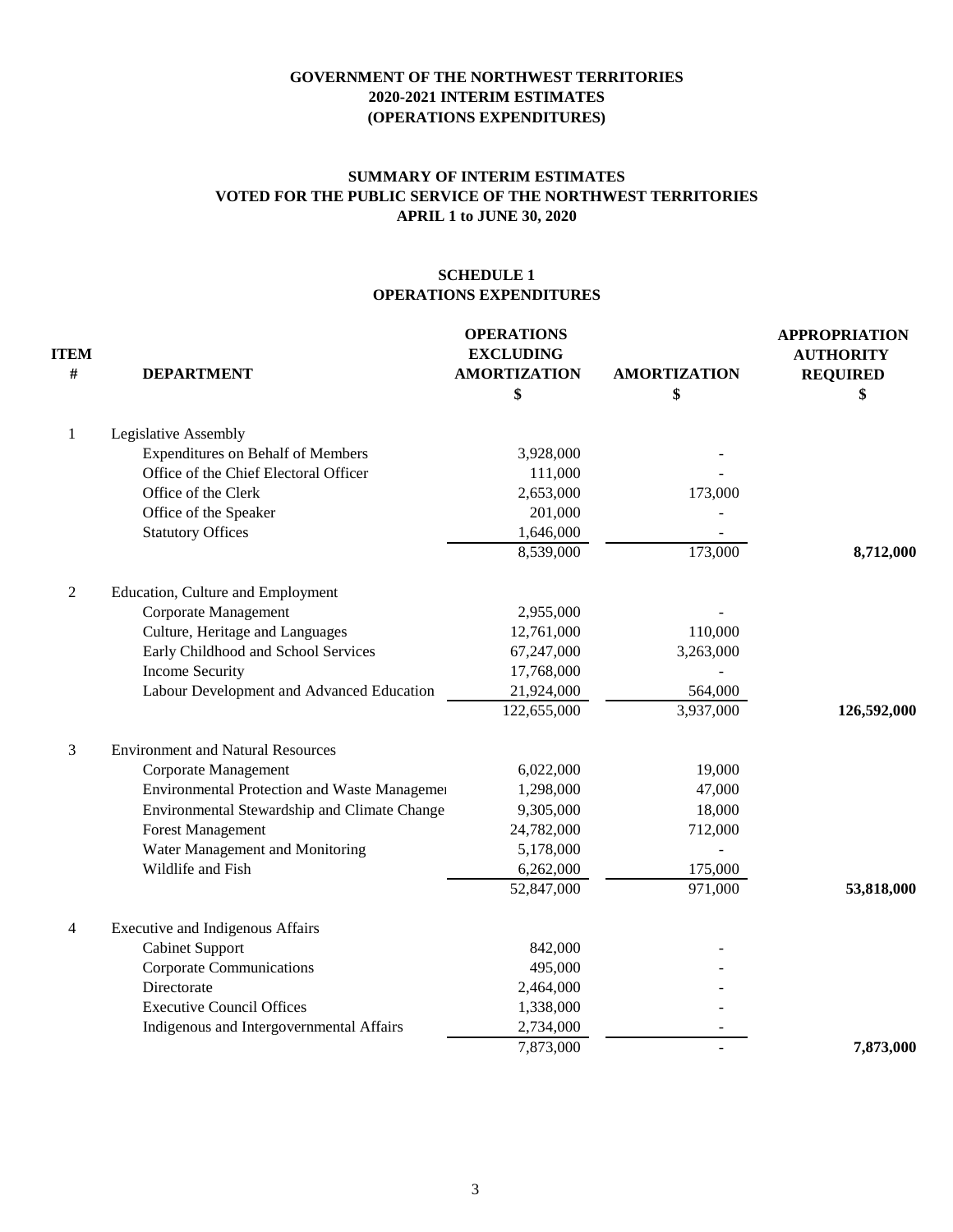# **SUMMARY OF INTERIM ESTIMATES VOTED FOR THE PUBLIC SERVICE OF THE NORTHWEST TERRITORIES APRIL 1 to JUNE 30, 2020**

| <b>ITEM</b><br># | <b>DEPARTMENT</b>                             | <b>OPERATIONS</b><br><b>EXCLUDING</b><br><b>AMORTIZATION</b> | <b>AMORTIZATION</b> | <b>APPROPRIATION</b><br><b>AUTHORITY</b><br><b>REQUIRED</b> |
|------------------|-----------------------------------------------|--------------------------------------------------------------|---------------------|-------------------------------------------------------------|
|                  |                                               | \$                                                           | \$                  | \$                                                          |
| 5                | Finance                                       |                                                              |                     |                                                             |
|                  | Directorate                                   | 20,429,000                                                   | 16,000              |                                                             |
|                  | <b>Human Resources</b>                        | 6,691,000                                                    |                     |                                                             |
|                  | <b>Information Systems Shared Services</b>    | 7,263,000                                                    | 775,000             |                                                             |
|                  | Management Board Secretariat                  | 43,101,000                                                   | 838,000             |                                                             |
|                  | Office of the Comptroller General             | 30,756,000                                                   | 396,000             |                                                             |
|                  |                                               | 108,240,000                                                  | 2,025,000           | 110,265,000                                                 |
| 6                | <b>Health and Social Services</b>             |                                                              |                     |                                                             |
|                  | Administrative and Support Services           | 22,790,000                                                   | 1,062,000           |                                                             |
|                  | Health and Social Programs                    | 164,663,000                                                  | 5,661,000           |                                                             |
|                  | Long Term and Continuing Care Services        | 26,237,000                                                   |                     |                                                             |
|                  | Out of Territory Services                     | 35,375,000                                                   |                     |                                                             |
|                  | <b>Supplementary Health Benefits</b>          | 12,359,000                                                   |                     |                                                             |
|                  |                                               | 261,424,000                                                  | 6,723,000           | 268,147,000                                                 |
| $\tau$           | Industry, Tourism and Investment              |                                                              |                     |                                                             |
|                  | Corporate Management                          | 2,545,000                                                    | 6,000               |                                                             |
|                  | Economic Diversification and Business Support | 13,398,000                                                   | 29,000              |                                                             |
|                  | Minerals and Petroleum Resources              | 8,677,000                                                    | 54,000              |                                                             |
|                  | <b>Tourism and Parks</b>                      | 11,481,000                                                   | 425,000             |                                                             |
|                  |                                               | 36,101,000                                                   | 514,000             | 36,615,000                                                  |
| 8                | Infrastructure                                |                                                              |                     |                                                             |
|                  | <b>Asset Management</b>                       | 7,646,000                                                    | 1,169,000           |                                                             |
|                  | Corporate Management                          | 4,564,000                                                    | 1,000               |                                                             |
|                  | Programs and Services                         | 20,354,000                                                   | 914,000             |                                                             |
|                  | <b>Regional Operations</b>                    | 90,020,000                                                   | 15,337,000          |                                                             |
|                  |                                               | 122,584,000                                                  | 17,421,000          | 140,005,000                                                 |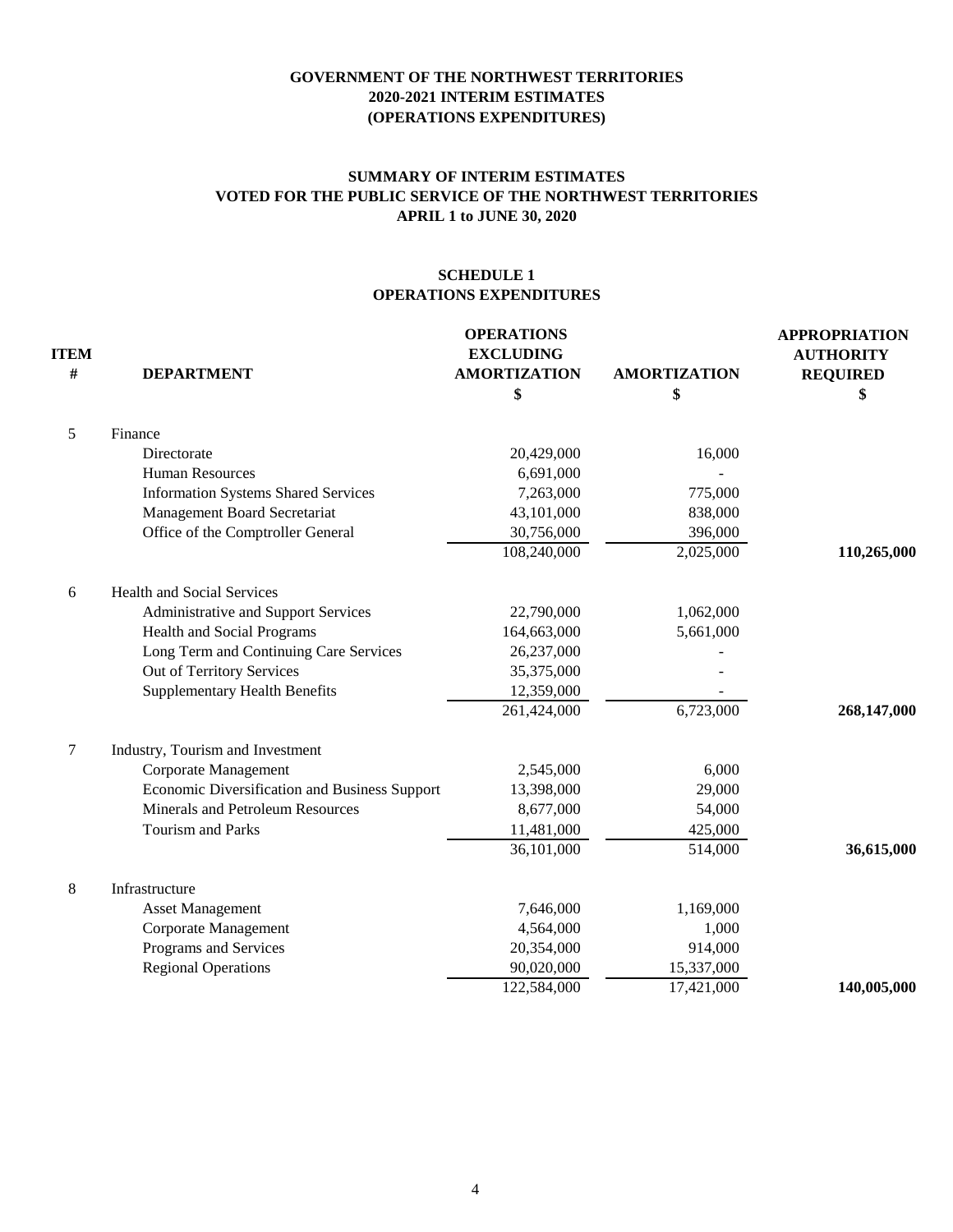# **SUMMARY OF INTERIM ESTIMATES VOTED FOR THE PUBLIC SERVICE OF THE NORTHWEST TERRITORIES APRIL 1 to JUNE 30, 2020**

| <b>ITEM</b><br>$\#$ | <b>DEPARTMENT</b>                                | <b>OPERATIONS</b><br><b>EXCLUDING</b><br><b>AMORTIZATION</b> | <b>AMORTIZATION</b> | <b>APPROPRIATION</b><br><b>AUTHORITY</b><br><b>REQUIRED</b> |
|---------------------|--------------------------------------------------|--------------------------------------------------------------|---------------------|-------------------------------------------------------------|
|                     |                                                  | \$                                                           | \$                  | \$                                                          |
| 9                   | Justice                                          |                                                              |                     |                                                             |
|                     | Community Justice and Policing                   | 4,938,000                                                    |                     |                                                             |
|                     | Corrections                                      | 10,314,000                                                   | 821,000             |                                                             |
|                     | <b>Court Services</b>                            | 4,376,000                                                    | 128,000             |                                                             |
|                     | Legal Aid Services                               | 2,072,000                                                    | 6,000               |                                                             |
|                     | Office of the Regulator of Oil and Gas Operation | 1,110,000                                                    |                     |                                                             |
|                     | <b>Policing Services</b>                         | 25,112,000                                                   |                     |                                                             |
|                     | Services to Government                           | 3,964,000                                                    |                     |                                                             |
|                     | Services to Public                               | 1,477,000                                                    | 6,000               |                                                             |
|                     |                                                  | 53,363,000                                                   | 961,000             | 54,324,000                                                  |
| 10                  | Lands                                            |                                                              |                     |                                                             |
|                     | Corporate Management                             | 1,300,000                                                    |                     |                                                             |
|                     | Operations                                       | 3,210,000                                                    | 34,000              |                                                             |
|                     | Planning and Coordination                        | 5,047,000                                                    |                     |                                                             |
|                     |                                                  | 9,557,000                                                    | 34,000              | 9,591,000                                                   |
| 11                  | Municipal and Community Affairs                  |                                                              |                     |                                                             |
|                     | <b>Community Governance</b>                      | 919,000                                                      |                     |                                                             |
|                     | <b>Community Operations</b>                      | 810,000                                                      |                     |                                                             |
|                     | Directorate                                      | 1,635,000                                                    |                     |                                                             |
|                     | <b>Public Safety</b>                             | 1,174,000                                                    | 3,000               |                                                             |
|                     | <b>Regional Operations</b>                       | 45,313,000                                                   | 2,000               |                                                             |
|                     | School of Community Government                   | 1,907,000                                                    | 4,000               |                                                             |
|                     | Sport, Recreation and Youth                      | 4,490,000                                                    |                     |                                                             |
|                     |                                                  | 56,248,000                                                   | 9,000               | 56,257,000                                                  |
|                     | <b>OPERATIONS EXPENDITURES APPROPRIATION</b>     | 839,431,000                                                  | 32,768,000          | 872,199,000                                                 |